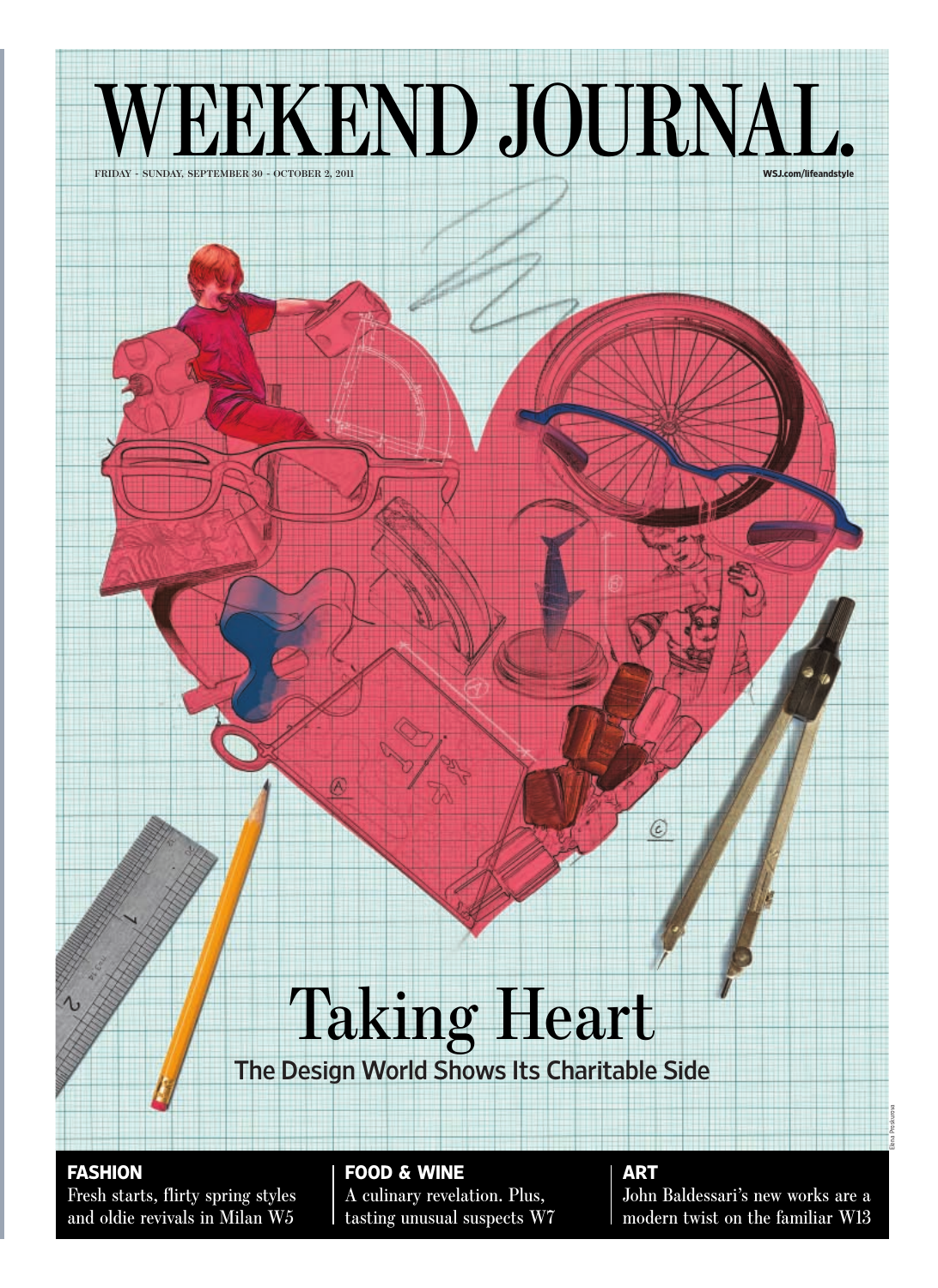### **COVER STORY**



## Wearing a Philanthropic Heart on The

For Some Designers, Charity Begins at Work as They Create New Products Meant to Improve Lives and Orga

#### **BY NICOLE SWENGLEY**

**B**ig, philanthropic gestures have traditionally flowed more steadily from<br>the heart of the arts world than de-<br>sign But that is changing as the industry tionally flowed more steadily from sign. But that is changing as the industry looks outside of its normal sphere of influence to improve lives, as well as architecture and home decor, through projects ranging from cheap eyeglasses and playgrounds to fund-raisers.

"The fundamentals of design are about serving everyone," says Swiss designer Yves Behar. "It's crucial to show that good design can go beyond luxury items. There is a world of need for good design solutions that change people's lives."

This month, Mr. Behar won Copenhagenbased, nonprofit Index:'s 2011 award for life-improving designs for the fun, fashionable spectacles he created for See Better to Learn Better. The project with San Diegobased lens manufacturer Augen Optics and Mexico's government distributes free eyewear to disadvantaged children in the country. "To me, the need for corrective eyeglasses is such a simple and fundamental problem—if children can't see, they fall behind in school," Mr. Behar says.

The project has so far provided glasses for 358,000 students, with new partnerships spreading the program to San Francisco and Indonesia. Children can customize their own spectacles, with five different frame options in three different sizes (for face and age variations) in seven different colors. A two-part design not only allows schoolchildren to create funky, two-toned glasses, but enables easier assembly of the lenses inside the frames without using traditional, costly heating processes.

Paul Thompson, rector of London's Royal College of Art, says there has been "a dramatic increase in focus on design for social responsibility reflected in the curricula of design schools such as Art Center Pasadena, U.S.A., or the RCA in London, but also in the rise of prominent NGOs working in the field, such as Architecture for Humanity or Cooper-Hewitt's program, Design for the Other 90%, in New York." But, he adds, "straight

'philanthropy' suggests a hierarchy of donor and recipient: These design ventures are much more focused on effecting change on the ground through co-design and venture philanthropy rather than hand-outs, creating deeper and longer-lasting outcomes."

Mr. Behar, the founder of California design firm fuseproject, says he has long had a social conscience, which he attributes to growing up in Switzerland, where so many international organizations are based. One of his first big philanthropic initiatives came when he joined forces with Nicholas Negroponte's One Laptop Per Child (OLPC) in 2006. Mr. Behar's template for the cheap laptop for schoolchildren in developing countries won the Index: award in 2007. A Behar-designed follow-up, the smaller, lighter XO-3 tablet, will be launched next year. "We have heard so many times about how the design and iconography we created with OLPC inspired other nonprofits to see design as a critical way forward," he says, adding that See Better to Learn Better was directly inspired by OLPC. It also sparked the designer's interest in further philanthropic endeavors. "My personal motive is simply that design can help others, and design can make a fundamental difference when done to solve specific problems in the developing world where resources are scarce," he says. "This is especially true when designing for children, as kids are so quick to adopt new solutions and adapt to a changing environment."

Some in the industry see the shift toward more charitable work as a reaction to the increasingly blurred lines between design and art that have led to sky-high prices over the past decade. "After the so-called 'DesignArt' period, where inflatable chairs were auctioned off for equally inflated prices, we are witnessing a new push toward sustainability, ethical sourcing and the need to produce products that increasingly serve a social, environmental or philanthropic function," says Martin Raymond, editor-in-chief of LS:N Global, a London-based trend-forecasting and consumer-insight network. "Designers are using design for good."

Design's potentially transformative

power is something that draws designers like David Rockwell to certain projects. Raising two young children in New York's

Tribeca neighborhood, the founder of architecture and design firm Rockwell Group became interested in playgrounds. Though his work had largely been on high-profile projects like the W Hotel in Paris and the set for the 2010 Academy Awards, Mr. Rockwell's time on the city's blacktops led to a partnership with the New York City Department of Parks & Recreation to develop innovative play spaces in urban environments.

"I have been involved in many pro-bono projects since the beginning of my career. What sets Imagination Playground apart from the others is that it was a self-initiated project," he says. "After the 9/11 terrorist attacks, I joined forces with a group of incredible architects to approach the city to build platforms around the World Trade Center site for spectators and mourners to have a quiet, elevated place to grieve. After this, the redevelopment of Lower Manhattan became an enormous focus for me, and I began to think about creating a new and different play space for Financial District locals and visitors." His design for the 1,700 square-meter playground near South Street Seaport, which opened last year, includes traditional playground components such as slides and sandpits, as well as loose, movable parts—burlap bags, buckets, shovels, brooms, carts and fabric—that are meant to encourage unstructured, child-directed play.

Mr. Rockwell has also designed portable versions, called Imagination Playground in a Box and Imagination Playground in a Cart that come with the basic loose parts of the fixed playground. "Not all communities can accommodate a fixed playground because of space or funding issues, but having the smaller, semi-mobile playgrounds helps to fill this void," he says. London was the first city in Europe to receive one, with an Imagination Playground in a Cart installed at Coram's Fields in August. PlayDirectUK.com, which has distribution rights for Imagination Playground in the E.U., expects packs to be sent to Sweden, Germany, Denmark and Spain early next year.

While some designers work toward creating new products that improve lives directly, others use design to raise funds for charitable causes. To coincide with London's Pavilion of Art & Design in October, interior designer Francis Sultana is organizing the A Child's Chair project to raise funds for the U.K. charity National Society for the Prevention of Cruelty to Children's Rebuilding Childhoods program. Mr. Sultana, one of the program's volunteer board members, has asked leading designers from Zaha Hadid to Fredrikson Stallard to customize Vitra's child-size edition of the iconic "Panton" chair. Priced from £1,500, the chairs will be for sale at PAD, with proceeds going to Rebuilding Childhoods. Author and curator Max Fraser has also corralled design luminaries for a cause close to his heart. "After a very personal, emotional journey—I supported my mother through her six-year battle with cancer—I vowed to contribute in some way to mankind's fight against this disease," Mr. Fraser says. In March, he organized a show in London to raise money for Maggie's Cancer Caring Centres by auctioning works of more than 100 designers, including Sir Terence Conran and Tom Dixon. The designers illustrated single sheets of A4 graph paper with the show's theme, "Joy of Living." The works were sold anonymously (designers signed the back) for £250 each,

Even some stores have gotten in on the act, balancing selling with giving. At Merci in Paris, all profits, after operating costs, from sales of its designer fashions, furniture and homewares are channeled into children's charities. Undertaking one or two new projects a year, the store this year funded the construction of a primary school in Madagascar. Merci was set up in 2009 by Bonpoint founders Bernard and Marie-France Cohen as a way to give something back after the success of their luxury children's label. "We wanted to say 'merci' for the chance we have had in the past," says Ms. Cohen. Though the store has fared well in the current economic climate—they say sales have risen 15% so far this year, compared with a year earlier—Ms. Cohen doesn't think that

raising around £30,000.